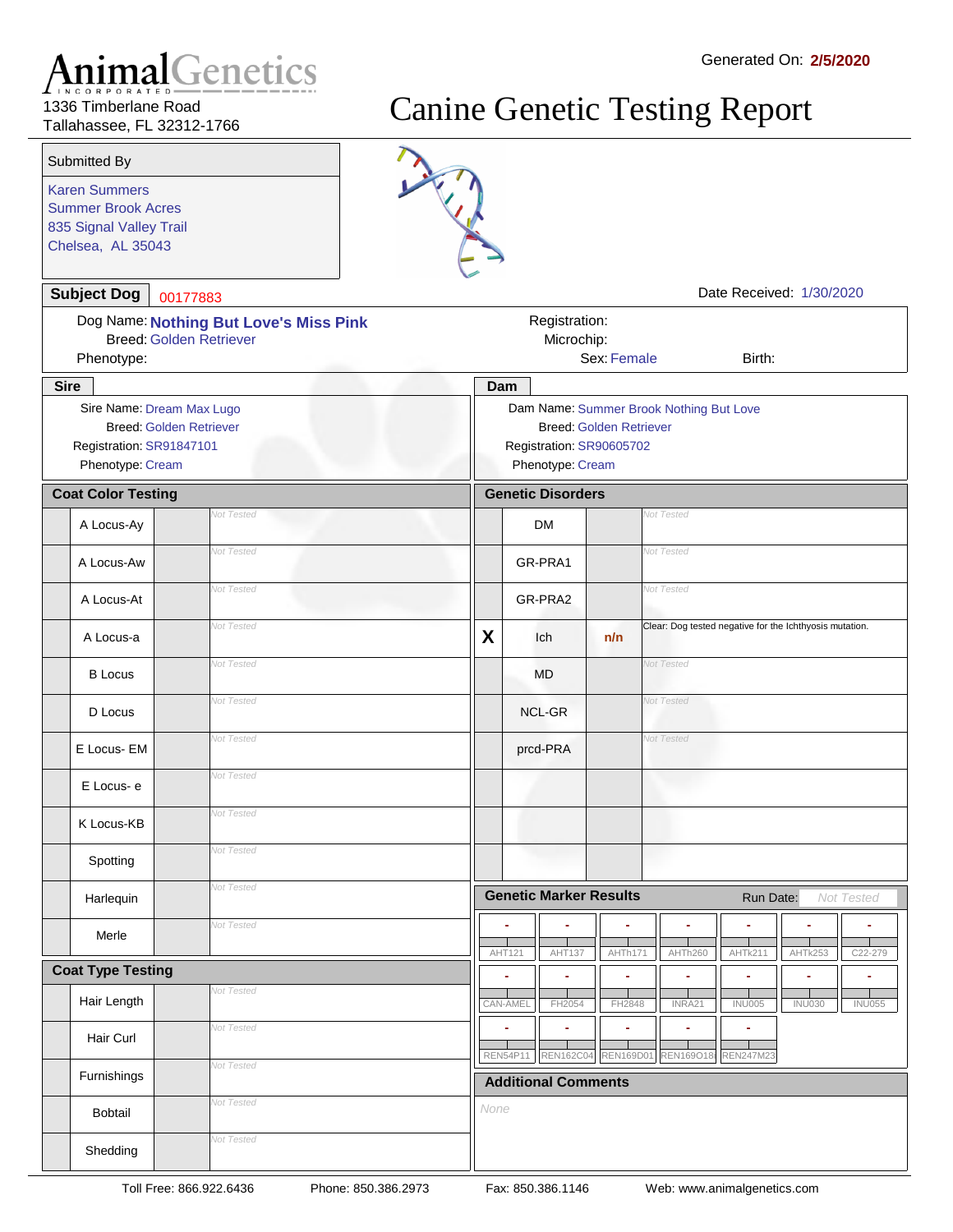1336 Timberlane Road Tallahassee, FL 32312-1766

Karen Summers

Submitted By

835 Signal Valley Trail Chelsea, AL 35043

Summer Brook Acres

### Canine Genetic Testing Report



|                                                                                                             | <b>Subject Dog</b>        | 00177884          | $\blacktriangleright$ |                                                                                                                           |                       |                        | Date Received: 1/30/2020 |               |               |  |
|-------------------------------------------------------------------------------------------------------------|---------------------------|-------------------|-----------------------|---------------------------------------------------------------------------------------------------------------------------|-----------------------|------------------------|--------------------------|---------------|---------------|--|
| Dog Name: Nothing But Love's Miss Orange<br><b>Breed: Golden Retriever</b><br>Phenotype:                    |                           |                   |                       | Registration:<br>Microchip:<br>Sex: Female<br>Birth:                                                                      |                       |                        |                          |               |               |  |
| <b>Sire</b>                                                                                                 |                           |                   | Dam                   |                                                                                                                           |                       |                        |                          |               |               |  |
| Sire Name: Dream Max Lugo<br><b>Breed: Golden Retriever</b><br>Registration: SR91847101<br>Phenotype: Cream |                           |                   |                       | Dam Name: Summer Brook Nothing But Love<br><b>Breed: Golden Retriever</b><br>Registration: SR90605702<br>Phenotype: Cream |                       |                        |                          |               |               |  |
|                                                                                                             | <b>Coat Color Testing</b> |                   |                       | <b>Genetic Disorders</b>                                                                                                  |                       |                        |                          |               |               |  |
|                                                                                                             | A Locus-Ay                | <b>Vot Tested</b> |                       | <b>DM</b>                                                                                                                 |                       | Vot Tested             |                          |               |               |  |
|                                                                                                             | A Locus-Aw                | <b>Not Tested</b> |                       | GR-PRA1                                                                                                                   |                       | Not Tested             |                          |               |               |  |
|                                                                                                             | A Locus-At                | <b>Not Tested</b> |                       | <b>Vot Tested</b><br>GR-PRA2                                                                                              |                       |                        |                          |               |               |  |
|                                                                                                             | A Locus-a                 | <b>Not Tested</b> | X                     | Clear: Dog tested negative for the Ichthyosis mutation.<br>Ich<br>n/n                                                     |                       |                        |                          |               |               |  |
|                                                                                                             | <b>B</b> Locus            | <b>Not Tested</b> |                       | <b>Vot Tested</b><br><b>MD</b>                                                                                            |                       |                        |                          |               |               |  |
|                                                                                                             | D Locus                   | <b>Not Tested</b> |                       | <b>NCL-GR</b>                                                                                                             |                       | <b>Vot Tested</b>      |                          |               |               |  |
|                                                                                                             | E Locus- EM               | <b>Not Tested</b> |                       | <b>Vot Tested</b><br>prcd-PRA                                                                                             |                       |                        |                          |               |               |  |
|                                                                                                             | E Locus-e                 | <b>Not Tested</b> |                       |                                                                                                                           |                       |                        |                          |               |               |  |
|                                                                                                             | K Locus-KB                | <b>Not Tested</b> |                       |                                                                                                                           |                       |                        |                          |               |               |  |
|                                                                                                             | Spotting                  | <b>Not Tested</b> |                       |                                                                                                                           |                       |                        |                          |               |               |  |
|                                                                                                             | Harlequin                 | Vot Tested        |                       | <b>Genetic Marker Results</b>                                                                                             |                       |                        | Run Date:                | Not Tested    |               |  |
|                                                                                                             | Merle                     | Vot Tested        | AHT121                | <b>AHT137</b>                                                                                                             | AHTh171               | AHTh260                | ä,<br>AHTk211            | AHTk253       | C22-279       |  |
|                                                                                                             | <b>Coat Type Testing</b>  |                   | ä,                    | ä,                                                                                                                        | ÷                     | ÷                      | Ξ                        | ÷             | ÷             |  |
|                                                                                                             | Hair Length               | Vot Tested        | CAN-AMEL              | FH2054                                                                                                                    | FH2848                | INRA21                 | <b>INU005</b>            | <b>INU030</b> | <b>INU055</b> |  |
|                                                                                                             | Hair Curl                 | Vot Tested        | ۰<br><b>REN54P11</b>  | ä,<br><b>REN162C04</b>                                                                                                    | ٠<br><b>REN169D01</b> | ٠<br><b>REN169O18i</b> | ÷,<br><b>REN247M23</b>   |               |               |  |
|                                                                                                             | Furnishings               | Vot Tested        |                       | <b>Additional Comments</b>                                                                                                |                       |                        |                          |               |               |  |
|                                                                                                             | Bobtail                   | <b>Vot Tested</b> | None                  |                                                                                                                           |                       |                        |                          |               |               |  |
|                                                                                                             | Shedding                  | Vot Tested        |                       |                                                                                                                           |                       |                        |                          |               |               |  |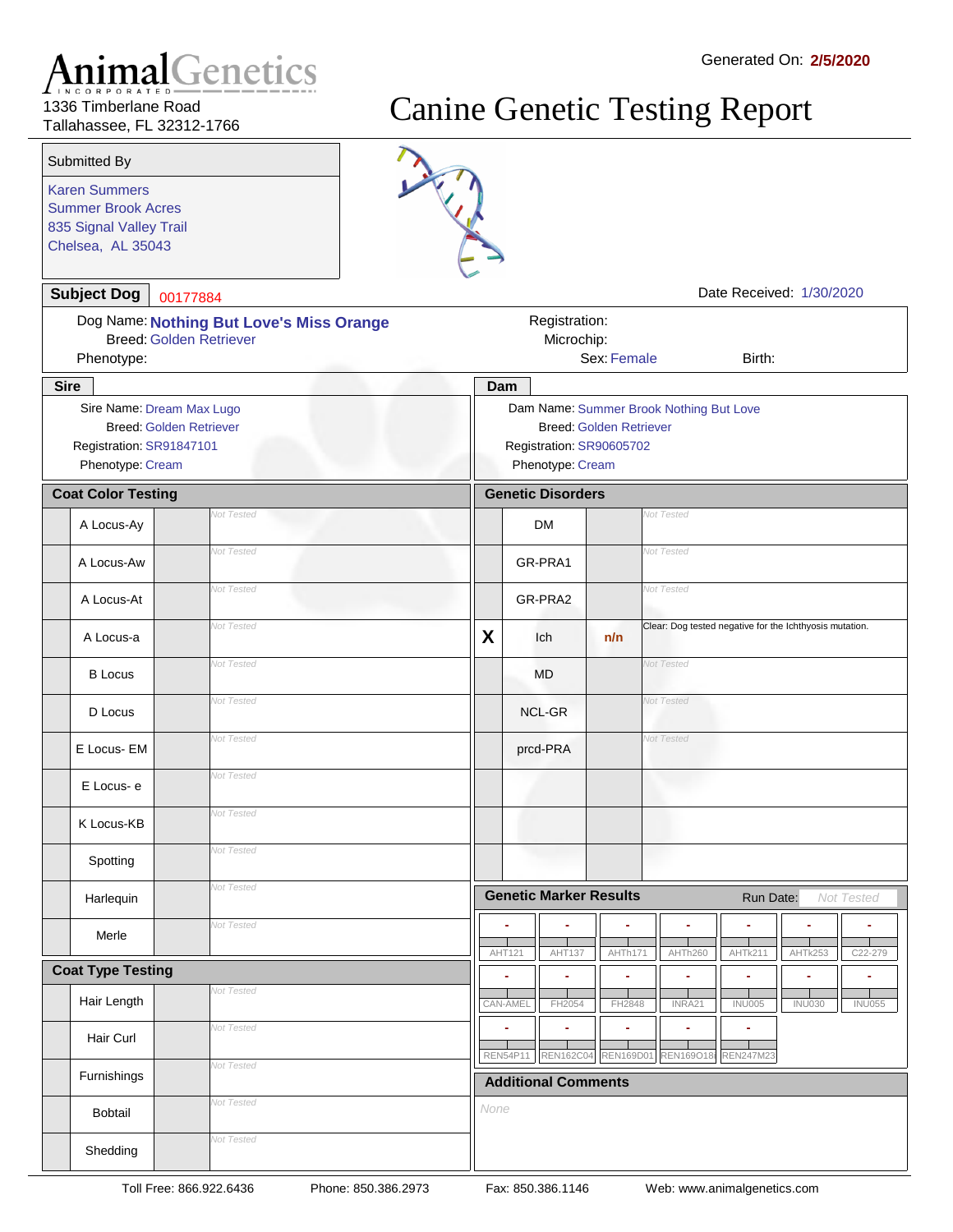1336 Timberlane Road Tallahassee, FL 32312-1766

Karen Summers

Submitted By

835 Signal Valley Trail Chelsea, AL 35043

Summer Brook Acres

### Canine Genetic Testing Report



|                                                                                                             |            | $\sim$ |                                                                                                                           |                       |                                                         |                          |               |                   |  |  |
|-------------------------------------------------------------------------------------------------------------|------------|--------|---------------------------------------------------------------------------------------------------------------------------|-----------------------|---------------------------------------------------------|--------------------------|---------------|-------------------|--|--|
| <b>Subject Dog</b>                                                                                          | 00177885   |        |                                                                                                                           |                       |                                                         | Date Received: 1/30/2020 |               |                   |  |  |
| Dog Name: Nothing But Love's Miss Light Green<br><b>Breed: Golden Retriever</b><br>Phenotype:               |            |        | Registration:<br>Microchip:<br>Sex: Female<br>Birth:                                                                      |                       |                                                         |                          |               |                   |  |  |
| <b>Sire</b>                                                                                                 |            | Dam    |                                                                                                                           |                       |                                                         |                          |               |                   |  |  |
| Sire Name: Dream Max Lugo<br><b>Breed: Golden Retriever</b><br>Registration: SR91847101<br>Phenotype: Cream |            |        | Dam Name: Summer Brook Nothing But Love<br><b>Breed: Golden Retriever</b><br>Registration: SR90605702<br>Phenotype: Cream |                       |                                                         |                          |               |                   |  |  |
| <b>Coat Color Testing</b>                                                                                   |            |        | <b>Genetic Disorders</b>                                                                                                  |                       |                                                         |                          |               |                   |  |  |
| A Locus-Ay                                                                                                  | Not Tested |        | <b>DM</b>                                                                                                                 |                       | <b>Vot Tested</b>                                       |                          |               |                   |  |  |
| A Locus-Aw                                                                                                  | Not Tested |        | GR-PRA1                                                                                                                   |                       | Not Tested                                              |                          |               |                   |  |  |
| A Locus-At                                                                                                  | Not Tested |        | GR-PRA2                                                                                                                   |                       | Not Tested                                              |                          |               |                   |  |  |
| A Locus-a                                                                                                   | Not Tested | X      | Ich                                                                                                                       | n/n                   | Clear: Dog tested negative for the Ichthyosis mutation. |                          |               |                   |  |  |
| <b>B</b> Locus                                                                                              | Not Tested |        | <b>MD</b>                                                                                                                 |                       | <b>Vot Tested</b>                                       |                          |               |                   |  |  |
| D Locus                                                                                                     | Not Tested |        | <b>NCL-GR</b>                                                                                                             |                       | <b>Vot Tested</b>                                       |                          |               |                   |  |  |
| E Locus-EM                                                                                                  | Not Tested |        | prcd-PRA                                                                                                                  |                       | <b>Vot Tested</b>                                       |                          |               |                   |  |  |
| E Locus-e                                                                                                   | Not Tested |        |                                                                                                                           |                       |                                                         |                          |               |                   |  |  |
| K Locus-KB                                                                                                  | Not Tested |        |                                                                                                                           |                       |                                                         |                          |               |                   |  |  |
| Spotting                                                                                                    | Not Tested |        |                                                                                                                           |                       |                                                         |                          |               |                   |  |  |
| Harlequin                                                                                                   | Not Tested |        | <b>Genetic Marker Results</b>                                                                                             |                       |                                                         | Run Date:                |               | <b>Not Tested</b> |  |  |
| Merle                                                                                                       | Not Tested |        | AHT121<br>AHT137                                                                                                          | AHTh171               | AHTh260                                                 | AHTk211                  | AHTk253       | C22-279           |  |  |
| <b>Coat Type Testing</b>                                                                                    |            |        | ٠<br>ä,                                                                                                                   | ÷                     | Ξ                                                       | ä,                       | ٠             | ÷                 |  |  |
| Hair Length                                                                                                 | Not Tested |        | CAN-AMEL<br>FH2054                                                                                                        | FH2848                | INRA21                                                  | INU005                   | <b>INU030</b> | <b>INU055</b>     |  |  |
| Hair Curl                                                                                                   | Not Tested |        | ٠<br>÷<br><b>REN54P11</b><br><b>REN162C04</b>                                                                             | ٠<br><b>REN169D01</b> | ٠<br><b>REN169O18i</b>                                  | ۰<br><b>REN247M23</b>    |               |                   |  |  |
| Furnishings                                                                                                 | Not Tested |        | <b>Additional Comments</b>                                                                                                |                       |                                                         |                          |               |                   |  |  |
| Bobtail                                                                                                     | Not Tested | None   |                                                                                                                           |                       |                                                         |                          |               |                   |  |  |
| Shedding                                                                                                    | Not Tested |        |                                                                                                                           |                       |                                                         |                          |               |                   |  |  |